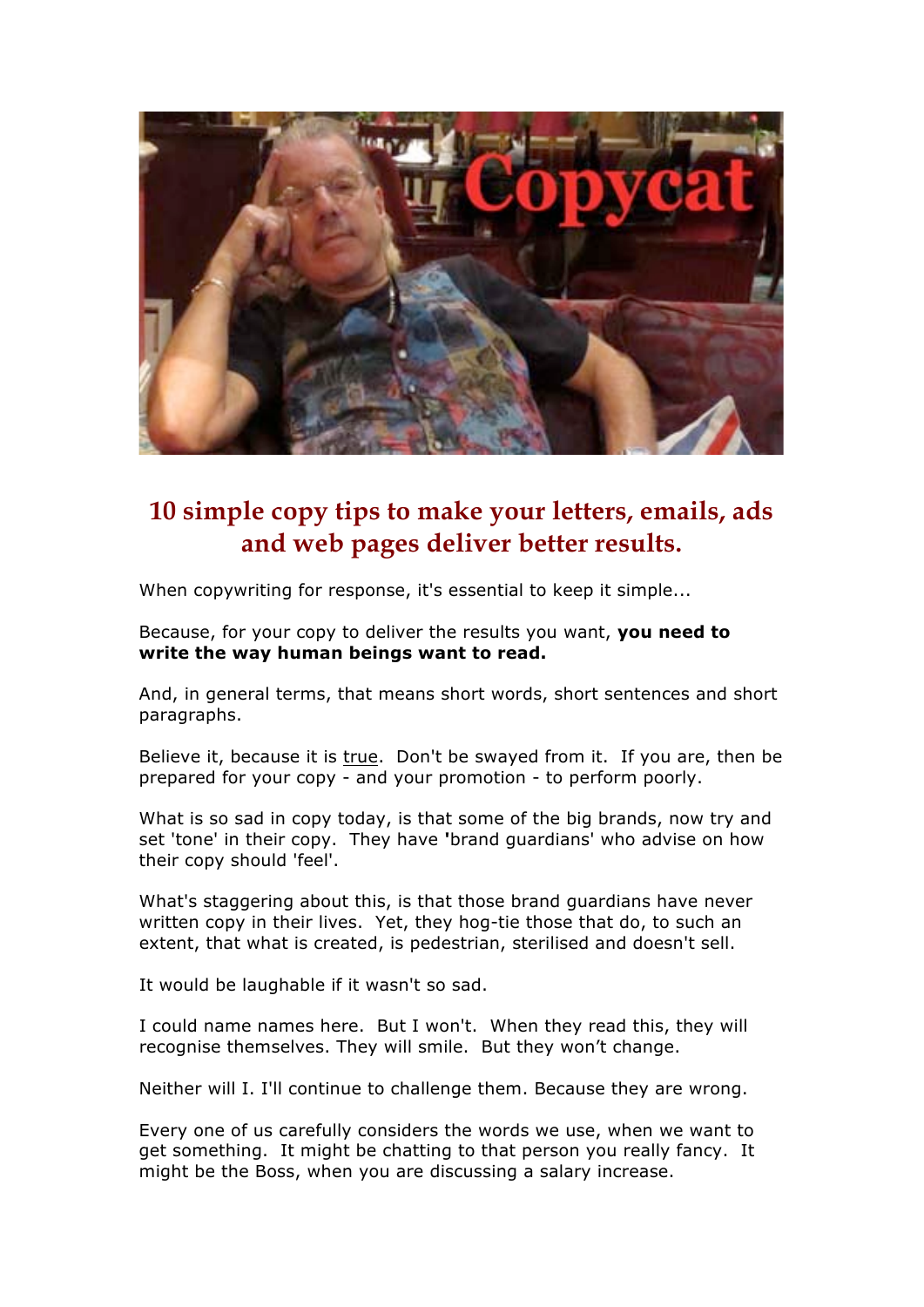Or, a potential customer you are trying to seduce.

In those situations, the correct use of vocabulary is absolutely vital if you want to get the right result. It's the same when you prepare copy for a marketing or promotional campaign.

#### **The most effective writing is simple, transparent writing**.

It's not *literary* writing. But a hell of a lot of clients out there today, simply don't realise that. And they are wasting millions because of their naiveté.

We see it everyday, in letters, emails and press ads. On TV and radio. And, especially in websites. The words used  $-$  and they way they are delivered – is simply *wrong.*

"Oh yes", they say. "But these are the words - and this is the tone - that our customers expect from us".

Have you ever heard such tripe? Sometimes, this industry just kills me, because it's so full of crap.

Here are some very wise observations on brand absurdity from my chum in Australia - Malcolm Auld - who is one of the smartest direct marketers on the planet today - and he writes a fabulous blog.

These comments were included in a recent piece he wrote about Content Marketing, (known as *'sex without the climax',* because that's effectively what it is), but they are spot on, when talking about customers and brands.

**Insight 1:** Customers don't really care about brands

**Insight 2:** Customers don't want relationships with brands

**Insight 3:** Customers don't want to engage with brands

**Insight 4:** Customers don't want to join a conversation with a brand

**Insight 5:** Customers get turned off, if you irritate them with irrelevant marketing about your brand.

It's the same with copy. Customers are not interested in tone and style at all. They are only interested in what's in it for them. Deals and value.

And, as we know, the best way to deliver a valuable deal or an offer is as simple as possible, dripping with emotion and energy, not using robotic and 'fall asleep' copy that is so prevalent these days.

William Zinsser (who sadly died this year, aged 92) wrote one of the classic books on writing, called *'On Writing Well'* in 1976.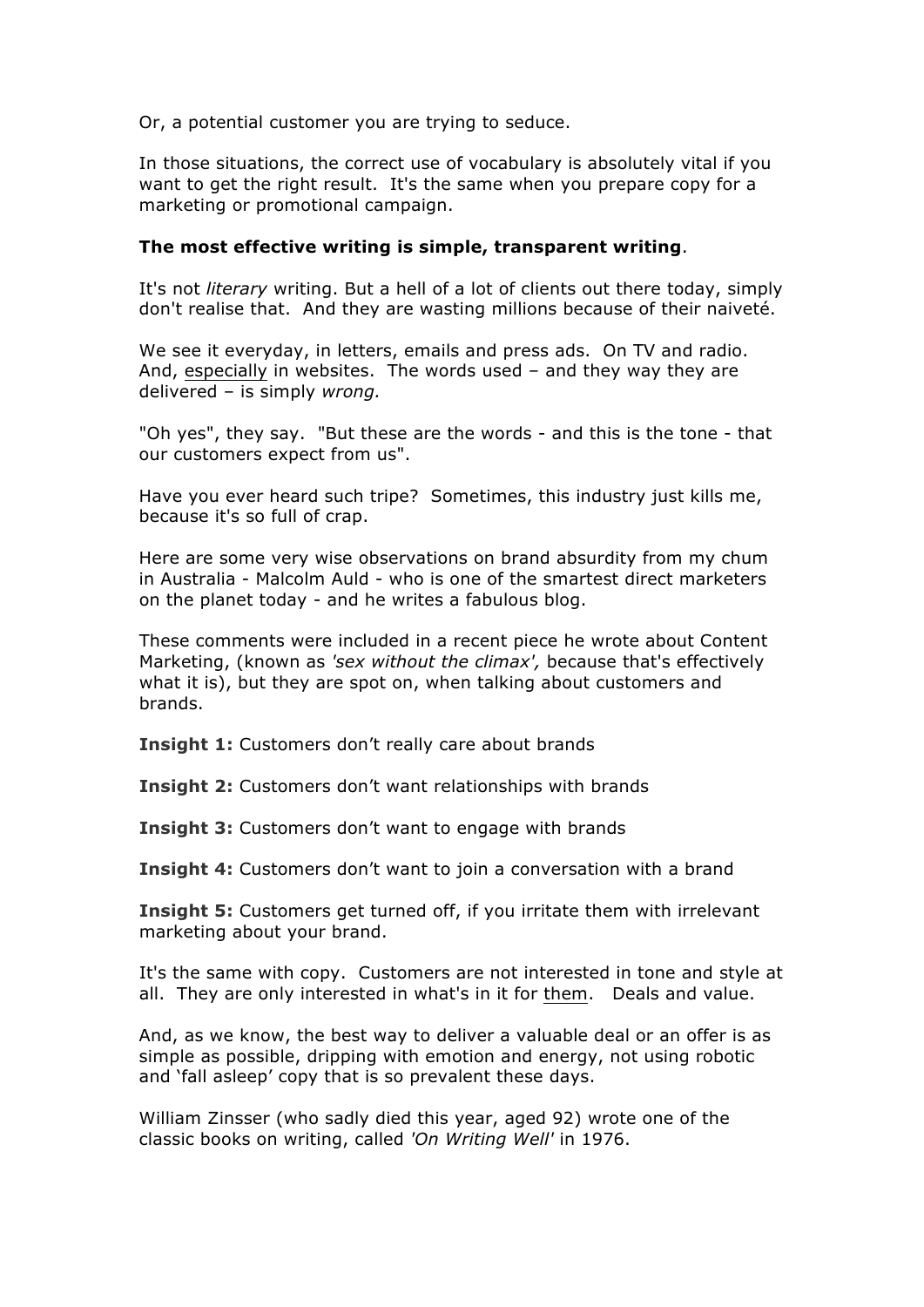It has sold 1.5 million copies and you will find it on the shelf in every serious copywriter's office. Zinsser advocated simplicity, efficiency and enthusiasm when writing. He said:

*"Executives and managers at every level are prisoners of the notion that a simple style reflects a simple mind. Actually a simple style is the result of hard work and hard thinking; a muddled style reflects a muddled thinker or a person too dumb or too lazy to organize his thoughts".*

How true that is. I can tell you, that writing well is very hard work.

It is much harder to simplify than to complicate. Writing simply and directly only looks easy. But the reality is, it takes loads of skill and experience to compose - and then edit, edit, edit...

#### **You can't write effective copy, if you don't know how copy** *works***.**

And most marketers today, don't. What's more, they have no interest in finding out. It's a sad fact, but it explains why we are in such a mess.

The direct marketing industry is virtually dead now. The small number of DMA's around the world that are left, are fighting a losing battle just to survive.

The general marketing industry is fast following it. But it's no surprise to anyone. It's polluted with people that know very little compared to their predecessors – but they have no desire to do anything about it.

Let's face it, if you don't understand copy, then you won't write copy that connects, persuades and sells. And, if you don't write copy that connects, persuades and sells - your promotions will do badly.

If you are the writer, you must take 50% of the blame. If you are the person that signs the copy off, you shoulder the other 50%.

So, here's my attempt to educate that ever-dwindling group, that at least have a desire to get better. Here's how getting back to basics and considering some proven copy commandments will improve your copy.

I have literally hundreds of these - but I've selected these 10 at random, to share with you here:

#### **1. Don't write long rambling paragraphs. Especially the first one. Short and snappy is where it's at. Always has been. Always will be.**

Even when the headline of your letter is a stopper, if your opening paragraph is too long and daunting, 99% of your readers will leave right there.

As Joe Sugarman said, the object of the first line of copy is to get them to read the second line - and so on. You have to get the reader into the letter quickly. A big block of copy in the first paragraph is a total turn-off.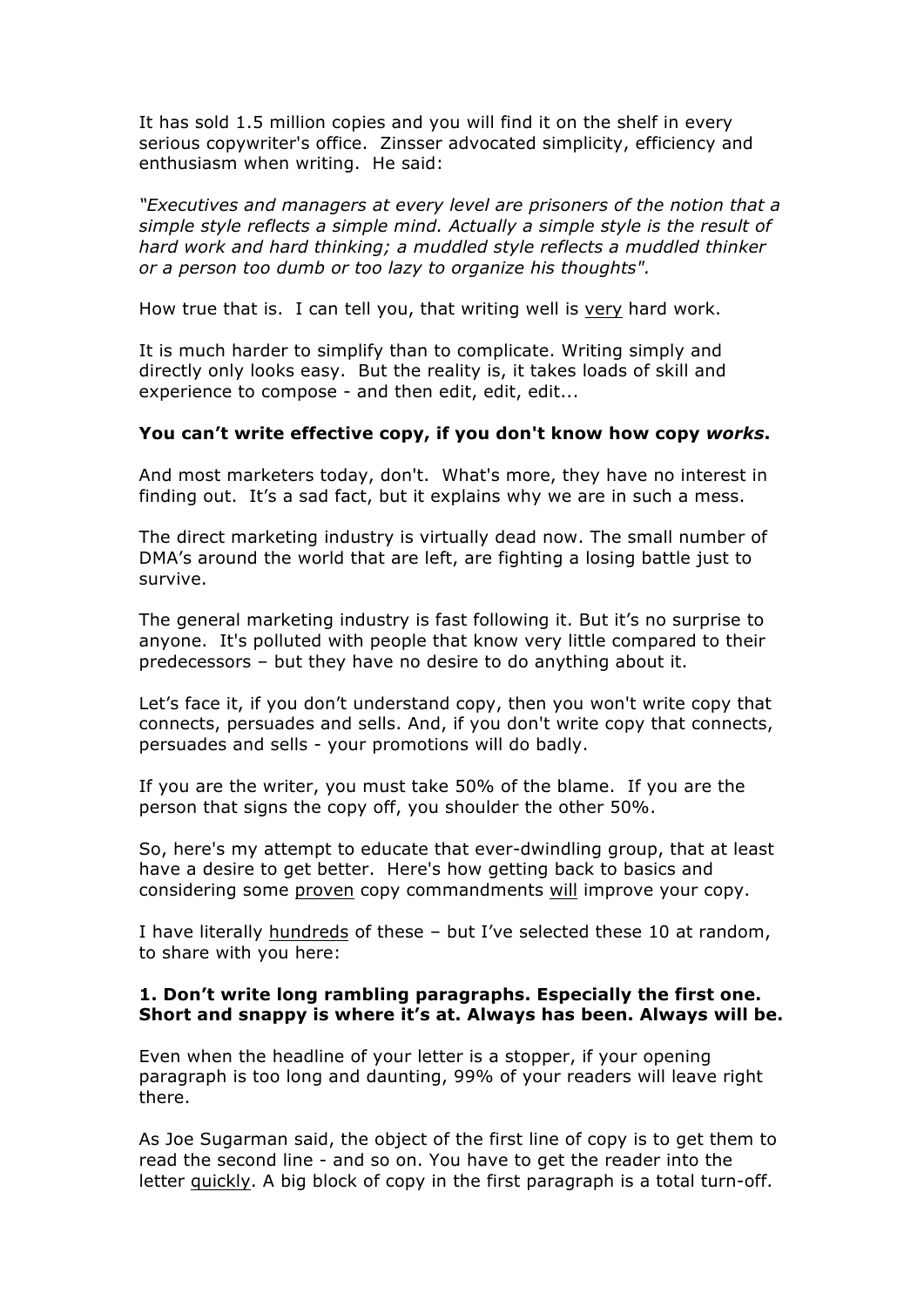## **2. Marketing and advertising is about SELLING. Don't ever forget that.**

But so many do. Don't be subtle or clever – or try to entertain. That's not the objective. The objective is to SELL.

As Drayton once said to me, *"Your letter is not written as an artistic endeavour. It is written to build your business…"*

## **3. Recognise the 4 platforms of success in contemporary copywriting. They are: (a) Connectivity (b) Clarity (c) Benefit (d) Verisimilitude**

(a) You have to connect - and quickly. Latest information suggests that readers take only 2.8 seconds to decide whether they are going to continue to read your sales letter. It's less than that for an email.

(b) You have to be clear. If your copy is muddy and confusing, the reader will leave. Clarity is paramount.

(c) People want to know the benefits of your product or service, not the features. Because that's what they buy.

(d) The appearance of truth. Does it look the part? Sound the part? And *feel* the part? If the reader spots an inconsistency, or has reason to doubt something, they're out of your copy in a heartbeat. And won't come back.

## **4. To write effective sales copy, you need to write like you talk. Let your words flow easily and with a natural rhythm. Great letters, when read aloud, sound just like a friend talking to you.**

That's *exactly* why copy like this works.

Because its warmth and connectivity at reader level, disarms the reader and makes the selling approach more effective.

Here's what Ogilvy had to say about it:

*"I don't know the rules of grammar. If you're trying to persuade people to do something or buy something, it seems to me that you should use their language. The language they use every day. The language in which they think…"* 

## **5. Five totally useless words you should never use in your sales copy: (a) Quality (b) Value (c) Service (d) Caring (e) Integrity**

These are all neutral words that have absolutely no value in selling copy.

When we read these words, our eyes glaze over. They make no impression on us whatsoever. Everyone offers quality and value. All offer great service. Everyone cares. Integrity is a given.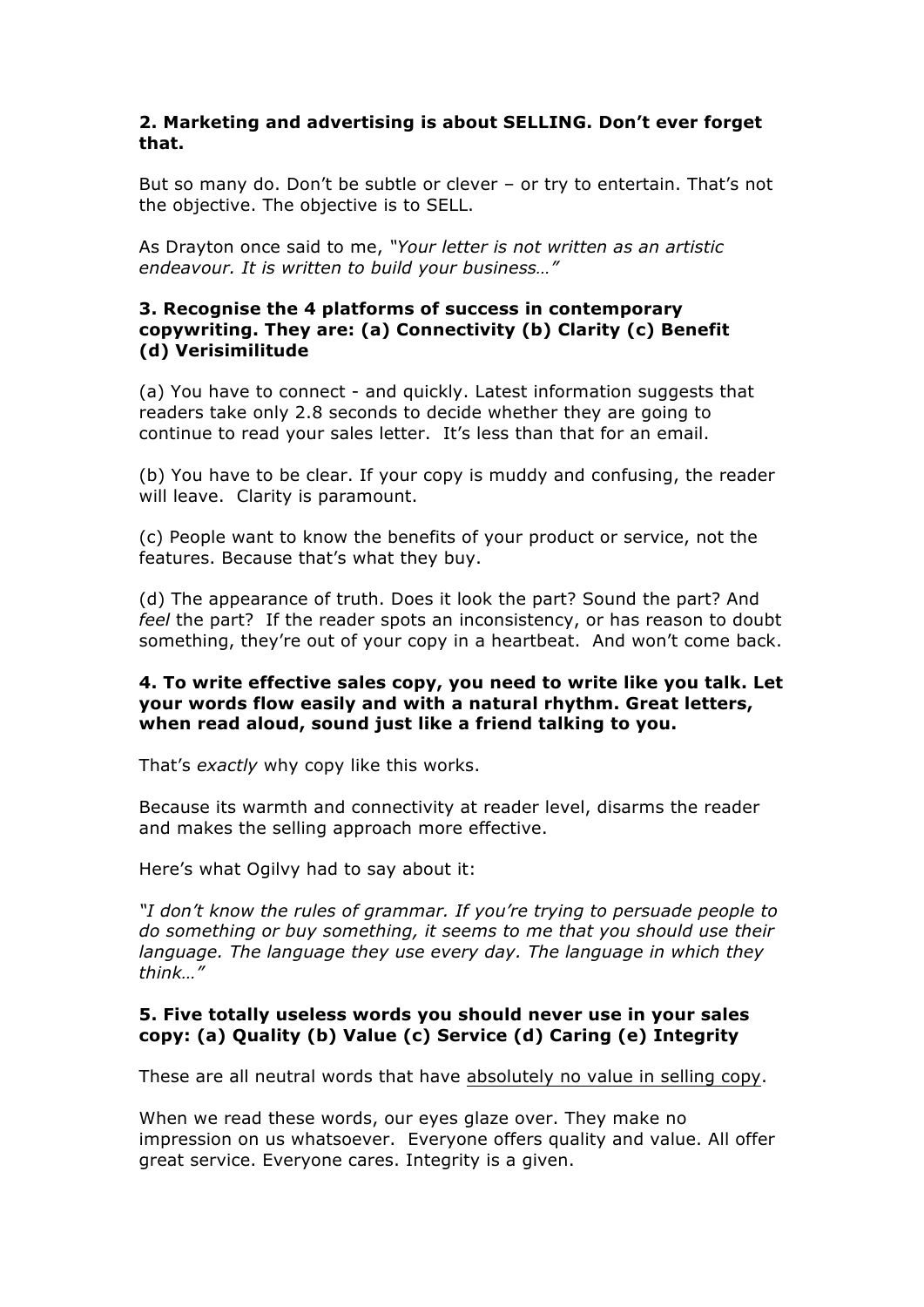Those of us in the real world, know this is total bollocks, of course. Very few companies offer anything of the sort. Quite the opposite, in fact.

Every one of those 5 words can be replaced with something more meaningful and believable. Think about it…

## **6. You should always fire your biggest gun first - the headline and it must contain a benefit and a relevance to the reader. If it doesn't, then 9 out of 10 of your readers will stop reading your letter, email or ad, right there.**

Your offer must be in the headline. If it isn't, why should anyone read on?

Every day, millions of pounds are wasted on letters and ads that forget this vital commandment.

The late great John Caples said: "*What good is all the painstaking work on copy, if the headline isn't right? If the headline doesn't 'stop' people, the copy might just as well be written in Greek…"*

## **7. If there is no offer - there will be no SALE.**

Nowadays, this is more important than ever. You must give them *something*. If you don't, they'll go to someone who will. It doesn't have to be 50% OFF. It could be added value – a gift or FREE delivery - or a million other things.

But there has to be something of value. They expect it. Don't disappoint them.

#### **8. Don't have dinosaur views about long copy. It's not about long or short. It's about interesting or uninteresting.**

There's an easy way to prove this. Start some meaningful testing.

Then you will know.

If you take two pages to write something that should be on one page – you will lose the reader because you'll be rambling. If you need two pages to sell something and you try and cram it on one, your layout will be unattractive and people won't bother reading it.

Write as much or as little copy as is needed to do the complete selling job.

#### **9. Don't forget the vital importance of effective punctuation. Commas, dashes, colons, underlines, parentheses and others - are all essential weapons for the knowledgeable writer.**

Please believe this, because it's true.

Good use of punctuation allows the writer to control the pace of the selling delivery. The pros have known this for generations.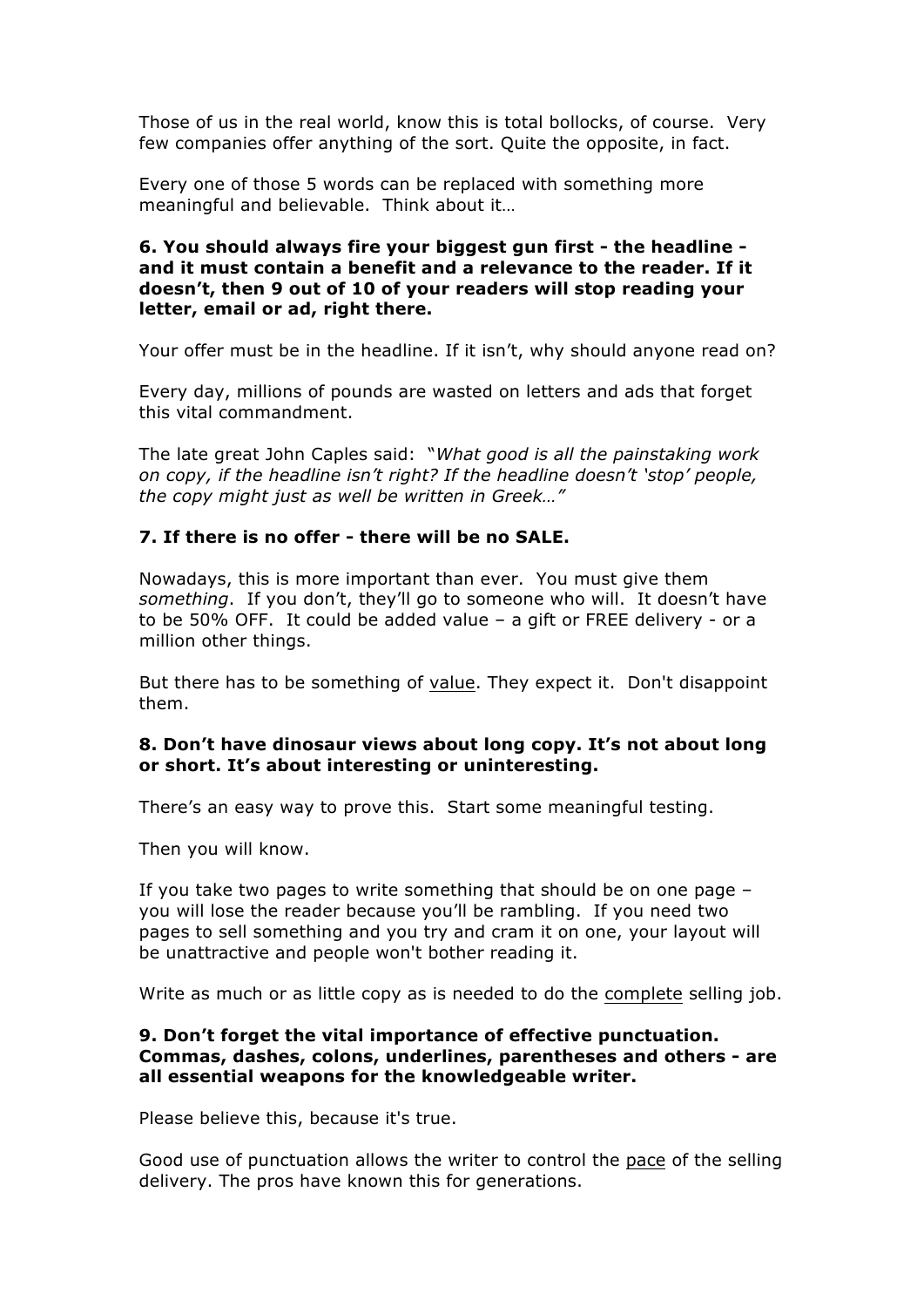Commas, dashes and the rest, are a copywriter's best friends. Use them.

#### **10. The most important word in the copywriter's armoury is YOU. The second one is FREE. This will never change.**

YOU is the most powerful word because it is talking to the reader – about the reader. We all like to hear about ourselves. We connect with copy that talks about us.

I still hear banal opinions about FREE. *"Could damage our brand" "Not our image".* And other crap like that, you hear regularly spouted. These are the same people who want to spend 75% of the message delivery, talking about who they are, how long they've been in business, their mission statement (*no one is in the slightest bit interested*) and other useless stuff.

They should, instead, be telling the reader the benefits that he or she will enjoy as a result of all these things. That's a *massive* difference.

So, there we are, playmates. TEN great bits of advice. Embrace them and use them with my compliments - and your response levels will rise. I guarantee it.

But please, *please*, don't take copy for granted like most marketers appear to do in the industry today. Learn how copy works – and why it works. Nothing in marketing today is more important.

Whatever you are doing, whatever media you use, you need words. And the right ones will bring you success and everything you want in life. But the wrong ones will bring you poor results and failure.

I'll leave the last word to William Zinsser. *"You'll never be a good writer unless you develop a respect for words and a curiosity about their shades of meaning, that is almost obsessive.* 

*"Study the masters, but also your contemporaries. Writing is learned by imitation. If anyone asked me how I learned to write, I'd say I learned by reading the men and women who were doing the kind of writing I wanted to do - and then tried to figure out how they did it."*

Amen to that. It just reminds me of this classic line:

## **'If I have seen further, it is by standing on the shoulders of giants…'**

Keep the faith…